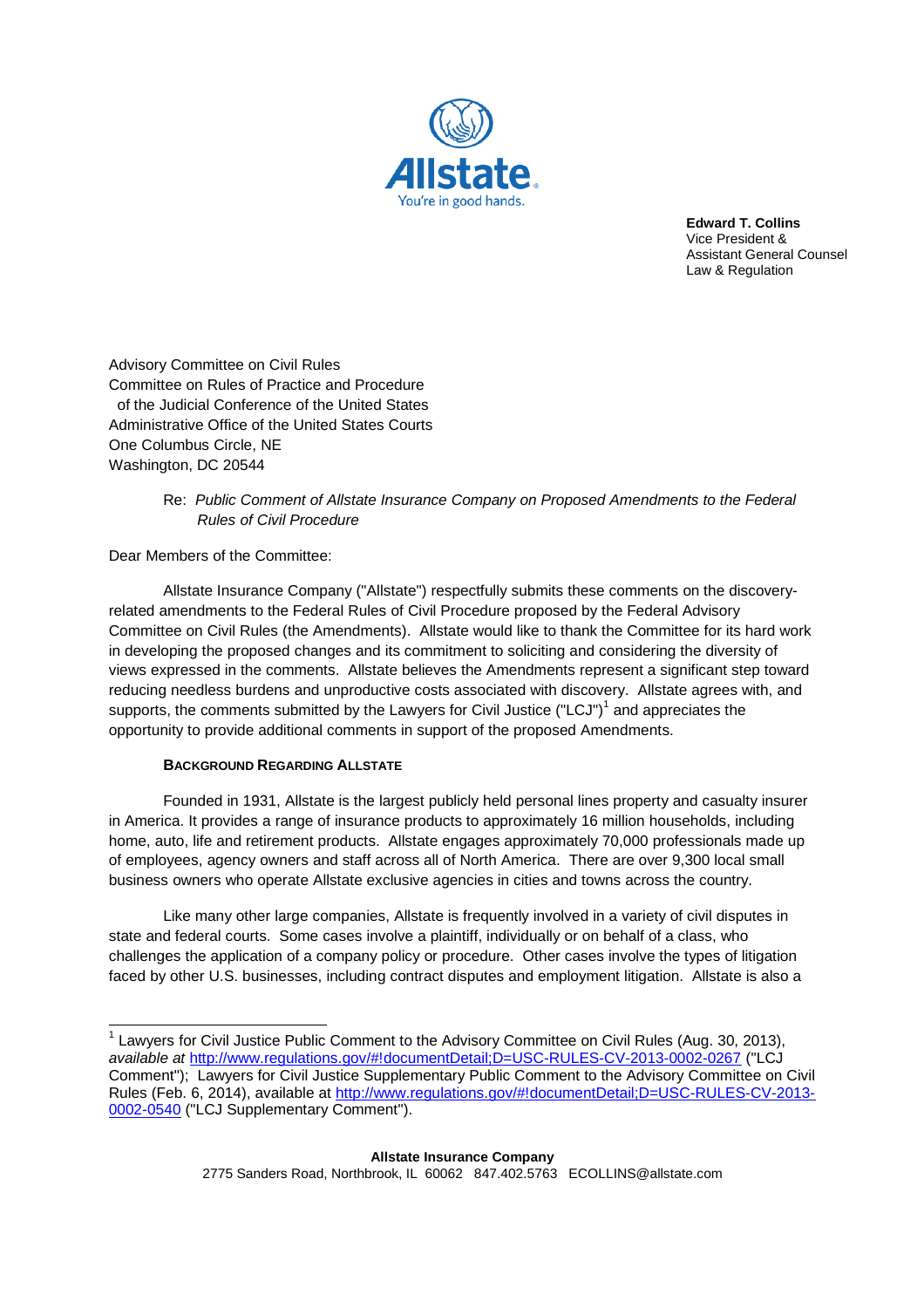plaintiff in litigation and consequently has evaluated the Amendments from both a plaintiff's and a defendant's perspective.

Litigation in which Allstate is a party varies in size, ranging from large multistate and single-state class actions with significant monetary amounts at issue to smaller cases brought by individual policy holders, third-party claimants, or others. In the substantial majority of Allstate's cases, we face asymmetry in the allocation of discovery obligations in that most of the discovery burden is on Allstate. The expense and the drain on company resources to meet these discovery challenges are considerable. Over the past five years, Allstate has spent over \$17 million in out-of-pocket costs for electronic discovery alone, plus many individual hours of in-house legal, paralegal and support staff time.

### **THE NEED FOR CHANGE IS ACUTE**

We welcome the Committee's efforts to provide clarity and consistency in the administration of justice. Specifically, we support the intent of the Amendments to:

- minimize unnecessary over-preservation and provide efficiencies to the judicial system;
- allow litigants to look to the allegations of the complaint, rather than speculate what ancillary information must be preserved; and
- provide much-needed guidance on the meaning of "the just, speedy, and inexpensive determination of every action and proceeding."

The current Rules create manifest uncertainty regarding the scope of discovery and the risk of serious sanctions that can befall a litigant who in hindsight is found not to have met these ill-defined discovery and document-preservation obligations. This combination of uncertainty and expansive risk has led companies like Allstate to err on the side of caution in terms of preservation and discovery that, in the end, produce no tangible benefit for the litigation process. For example, Allstate currently stores over 65 TB of ESI specifically in connection with electronic discovery. Even this amount is only a portion of Allstate's electronic discovery-related storage burden because this amount does not include the storage of data held by individual custodians or within large non-custodial data stores. Nor does this number capture the cost of retaining vast amounts of paper documents throughout the organization. Of course, only a small fraction of these amounts is subject to production, and an even smaller subset is seen by a court or a jury. Such over-preservation is caused by the continued misinterpretation of Rule 26(b)(1) by opposing parties and courts, which creates uncertainty surrounding the scope of discovery, coupled with the risk of being wrong about preservation created by current sanctions provisions under Rule 37 and the inherent powers of the court.

The over-breadth of the discovery that can be ordered under the current version of Rule 26(b)(1) can, as described by Ford Corporation in its case study on the Stokes case, lead to significant costs with no advancement of any goal of justice. (In Stokes, not a single document from the plaintiff's extensive "other lawsuit" discovery ended up being used at trial, although the production cost the company an estimated \$2 million in outside legal fees alone).<sup>2</sup> Unfortunately, in Allstate's experience, discovery like that involved in the Stokes case is not unique. Equally consistent is the report by Microsoft Corporation

<sup>&</sup>lt;sup>2</sup> Letter from Doug Lampe, Counsel, Office of the General Counsel, Ford Motor Company to Advisory Committee on Civil Rules at 6-7 (Nov. 22, 2013) (Re: Ford Motor Company Comment to Report of the Advisory Committee Civil Rules), *available at* http://www.regulations.gov/#!documentDetail;D=USC-RULES-CV-2013-0002-0343.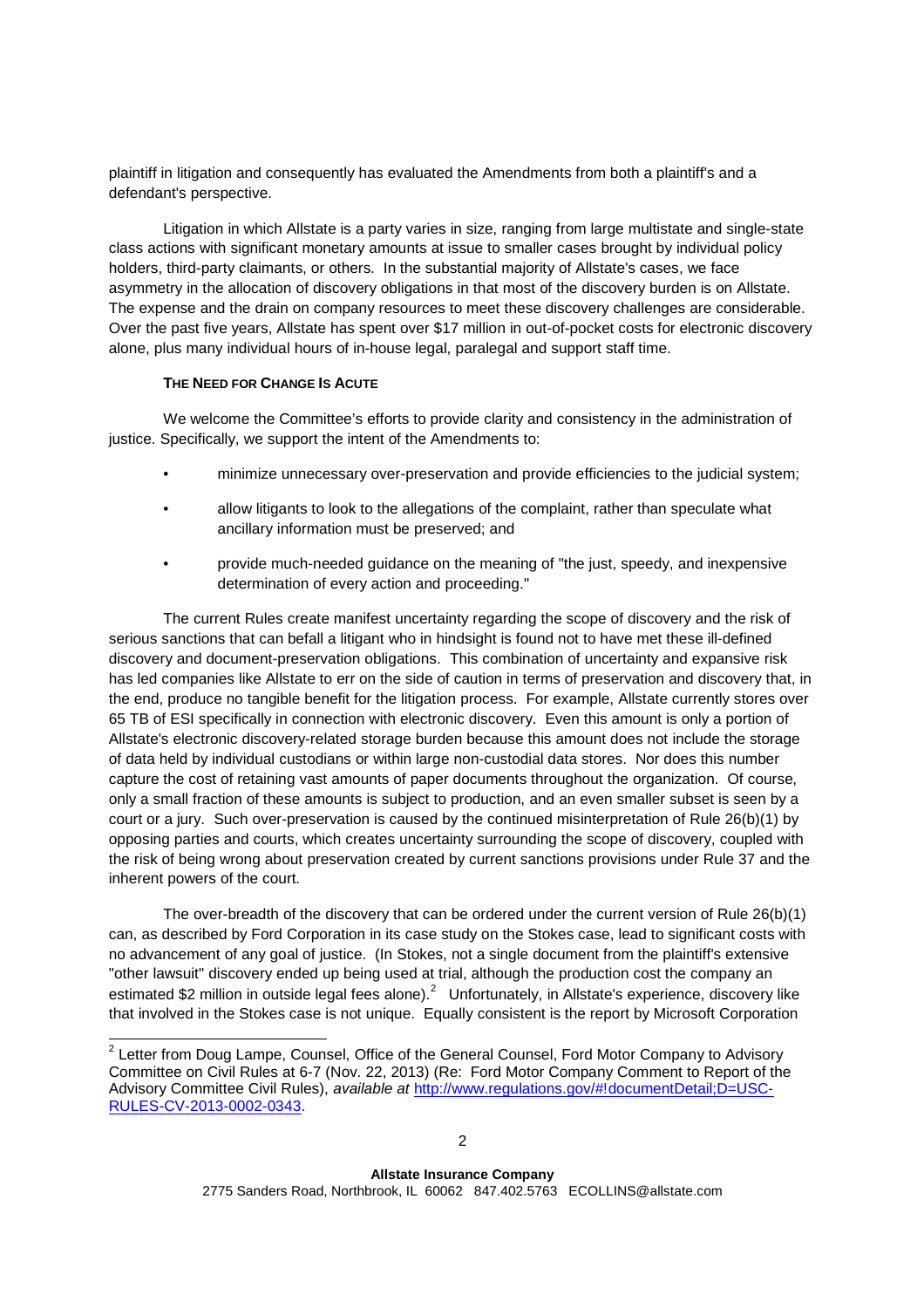that, in 2011, the amount of ESI data it preserved was vastly out of proportion (by a ratio of 340,000 to 1) to the amount of information that was ever used in litigation (that ratio has since widened), and the report by Bayer Corporation that in its cases of "moderate size," on average just 0.1% of the pages produced in discovery were used as trial exhibits. $^3$  Survey data submitted to the 2010 Conference on Civil Litigation (the "Duke Conference") indicates that the metrics reported by Ford, Microsoft and Bayer are representative of the wider condition.<sup>4</sup>

Allstate believes the Amendments represent considerable progress toward curtailing wasteful discovery, easing the burden associated with discovery, and refocusing litigation on the merits of the dispute. As the General Electric Company noted in its comment on the proposed rules changes, money currently spent on discovery (including the significant costs associated with over-preservation) could be redirected to far more productive purposes, including business development or returns to shareholders.<sup>5</sup>

In addition, the Committee can expect that benefits extending from the Amendments if adopted will reach far beyond the federal system to our state courts because some states adopt all or part of the Federal Rules of Civil Procedure, and accord deference and respect to the federal courts' leadership in this area. As of February 2012, approximately 30 states modeled their e-discovery rules in whole or in part on the Federal Rules. For example, in 2008, Indiana amended its Rules of Trial Procedure in a manner that largely tracked the 2006 Amendments to the Federal Rules. Michigan, Minnesota, and North Dakota similarly adopted rules based on the 2006 Amendments. Even where states have not formally adopted the Federal Rules, many state courts look to the Federal Rules for guidance and are influenced by changes to those rules.<sup>6</sup> As of 2012, at least six states had made rule changes that addressed the expanding realm of e-discovery in some way. Thus, the Amendments' reforms will likely reach beyond the federal forum to help foster a more uniform and efficient judicial system throughout the United States.

#### **COMMENTS ON SPECIFIC RULES**

#### *Rule 26*

The proposed Amendment's emphasis that "relevant" information is that which is "relevant to any party's claim or defense," is a welcome and much-needed clarification. When determining what needs to be preserved, litigants need to be able to look to the allegations of the complaint rather than speculating about what ancillary information may need to be preserved for future unforeseen and unanticipated requests. Allstate also supports the LCJ proposal that a materiality standard should be added to support "relevan[ce]" -- that the rule should define discoverable material as "any non-privileged matter that is

4 Litigation Cost Survey of Major Companies (May, 2010) at 3 ("The ratio of pages discovered to pages entered as exhibits is as high as 1000/1.") *available at*

http://www.uscourts.gov/uscourts/RulesAndPolicies/rules/Duke%20Materials/Library/Litigation%20Cost% 20Survey%20of%20Major%20Companies.pdf.

 $3$  LCJ Comment at 3 n.10; Comment of Bayer Corporation ("Bayer Comment"), October 25, 2013 at 2; other reports helpfully summarized in LCJ Supplementary Public Comment at 2-3)

<sup>5</sup> Letter from Bradford A. Berenson, Vice President and Senior Counsel, Litigation and Public Policy, to Committee on Rules of Practice and Procedure, at 6 (Feb. 7, 2014) (Re: Response by the General Electric Company to the Request to Bench, Bar and Public for Comments on Proposed Rules), *available at* http://www.regulations.gov/#!documentDetail;D=USC-RULES-CV-2013-0002-0599 (in case in which 340,000 unique documents/over 6 million pages were produced, 194 documents marked at trial as

exhibits). 6 See Allman, T., *E-Discovery Standards in Federal and State Courts,* at 4*, available at* http://www.law.uc.edu/sites/default/files/2012FedStateEDiscoveryRules(Jan22).pdf .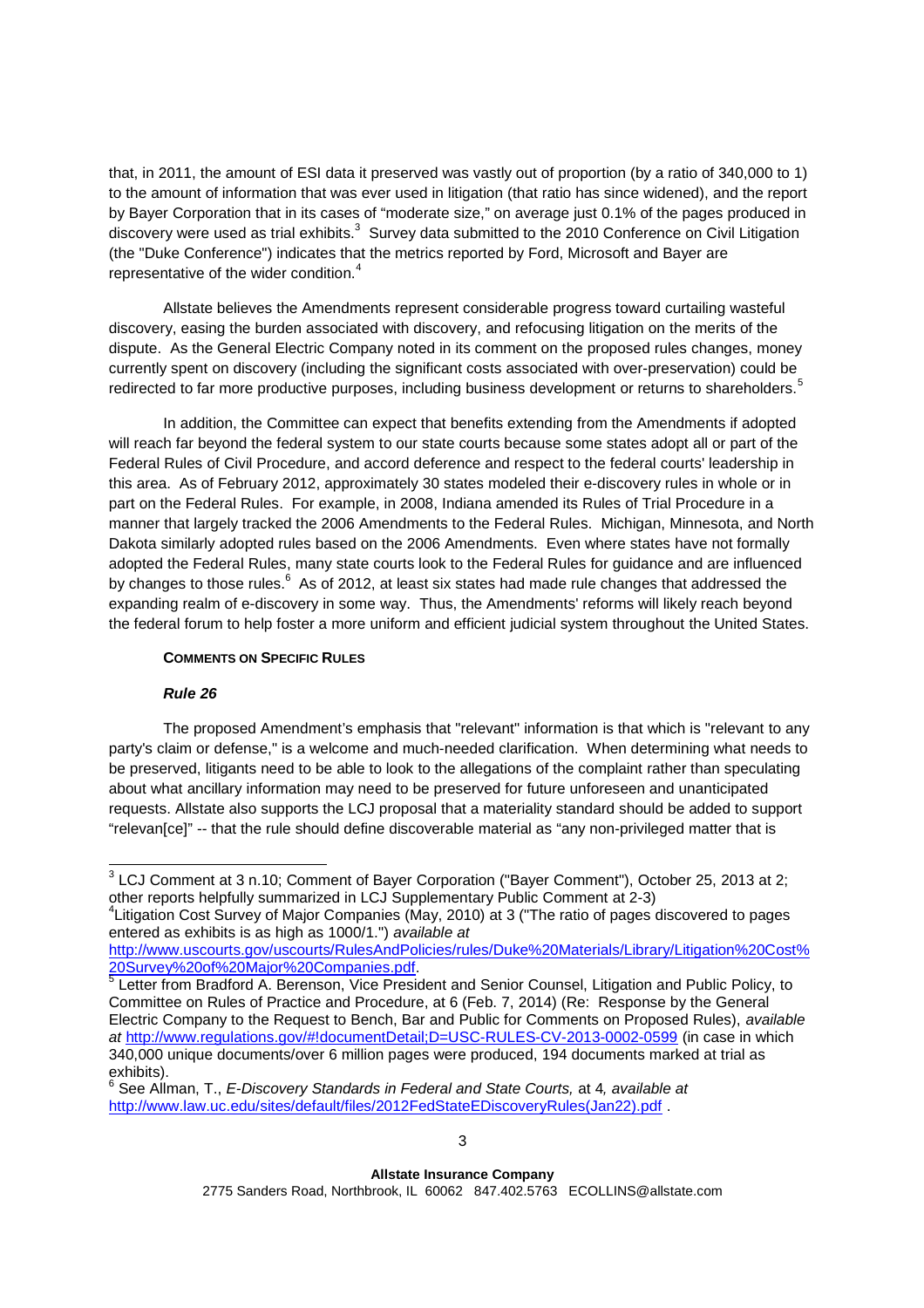relevant and material to any party's claim or defense . . ." -- to further "signal[] the end to expansive interpretations of scope and relevance" and support proportionality.<sup>7</sup>

Another example of how the Amendments deliver needed clarity can be found in the discussion of the phrase "reasonably calculated to lead to discovery of admissible evidence." The Advisory Committee on Civil Rules has previously stated that this language was never intended to expand the scope of discoverable information but instead was intended to address discoverable but inadmissible information like hearsay. Specifically, "the purpose of the [current] amendment is to carry through the purpose underlying the 2000 amendment with the hope that this further change will at last overcome the inertia that has thwarted its purpose."<sup>8</sup>

The Advisory Committee's emphasis on proportionality is very much needed to curb unnecessary and wasteful discovery that, as discussed above, is imposing significant burden without corresponding social benefit. In Allstate's experience, issues relating to the scope of discovery become untethered from the merits of the case, and the current rules are interpreted -- incorrectly -- to allow "free looks"<sup>9</sup> into issues that go well beyond what is relevant or necessary to the claims and defenses alleged in a case. The proportionality standards incorporated into proposed Rule 26(b)(1) will not only provide much-needed guidance, they are also practical means of giving substance to the mandate of existing (as well as proposed revised) Rule 1, that the rules are directed at "the just, speedy, and inexpensive determination of every action and proceeding." In short, the proposed Amendments to Rule 26(b)(1) are needed to check unnecessary and inefficient costs and burdens to the parties and the system that results when discovery is allowed to extend beyond a case's claims and defenses.

For the same reasons, Allstate supports the proposed amendment to Rule  $26(c)(1)(B)$  permitting the entry of a protective order providing for the "allocation of expenses" of discovery. Particularly where ESI is involved, the ability to allocate expenses of overbroad discovery requests to the requesting party would advance the goal of creating incentives to limit discovery to matters truly at stake in the litigation and create disincentives to wasteful discovery tactics.

# *Rule 37*

Last month's decision in *In re: Actos (Pioglitazone) Products Liability Litig.*, 2014 U.S. Dist. LEXIS (W.D. La. Jan. 27, 2014) provides a further illustration of the need for clarity that the Amendments will provide to litigants. In *Actos*, faced with uncertainty as to whether the current Rules apply to pre-litigation conduct, the Court concluded it had to resort to its "inherent power" instead of relying upon Rule 37 to decide whether to impose what was in effect a request for a significant discovery sanction. The Amendments expressly eliminate the need to resort to inherent powers, and thereby in turn eliminate the risk of judicially-created inconsistent standards for discovery sanctions.

#### **THE RULES AMENDMENTS ADDRESS REAL-WORLD PROBLEMS**

Some who have commented in opposition to the Amendments attack the reliability of numerous studies showing that litigation costs have spiraled out of control as a result, in particular, of ESI

<sup>&</sup>lt;sup>7</sup> LCJ Comments at 19.

<sup>8</sup> Committee on Rules of Practice and Procedure of the Judicial Conference of the United States, Preliminary Draft of Proposed Amendments to the Federal Rules of Bankruptcy and Civil Procedure (Aug. 15, 2013) ("Preliminary Draft") at 272.<br><sup>9</sup> The looks are, of course, "free" only to the requesting party; the producing party bears the majority of

the burden and expense.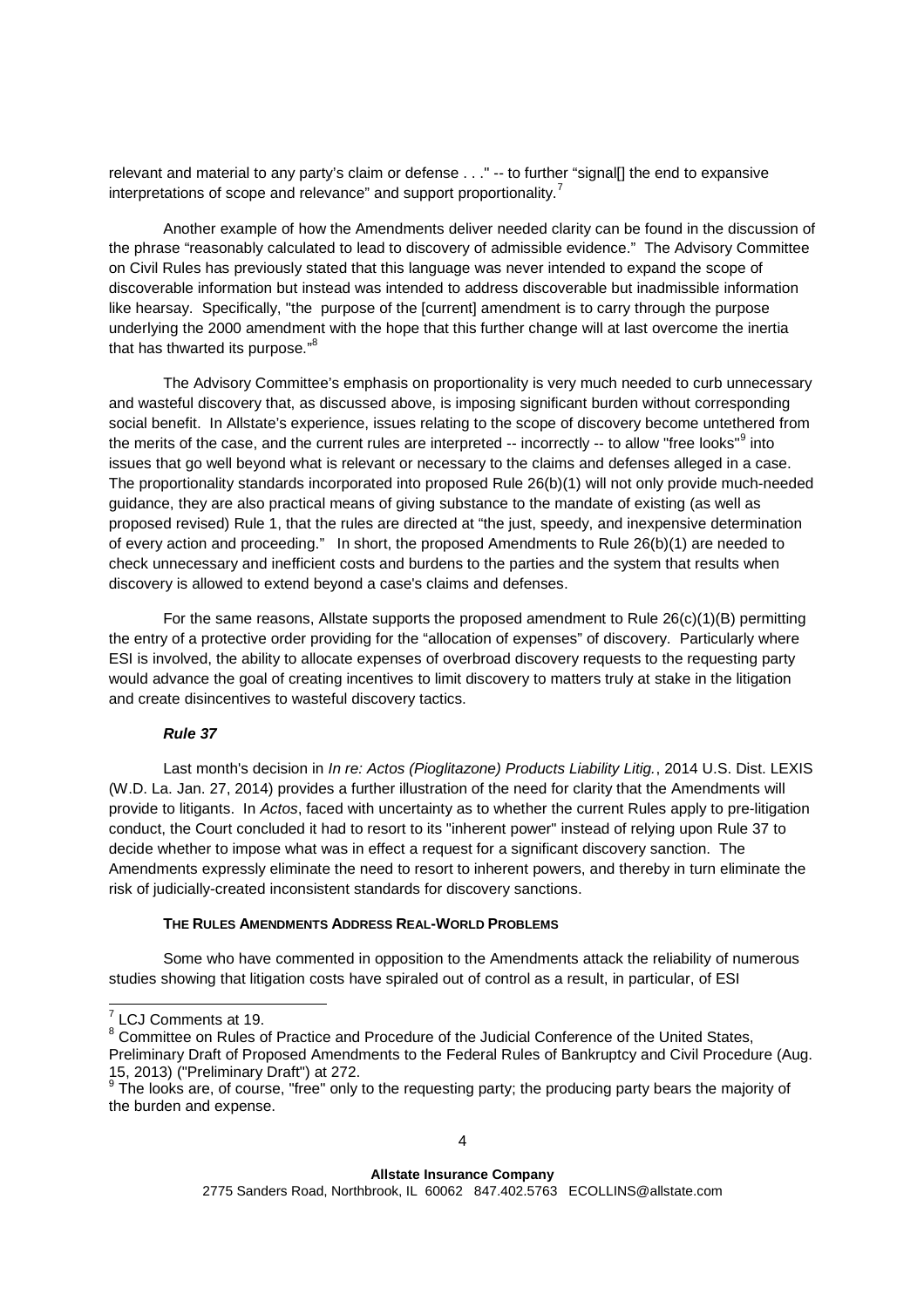discovery,<sup>10</sup> but the findings of these studies are completely consistent with Allstate's experience. The exponential increase in the number of e-discovery and document review companies also supports the findings of the studies.<sup>11</sup> Even some lawyers who primarily represent plaintiffs and oppose the Amendments candidly admit that the costs of ESI discovery are "significant," that "receiving and hosting electronic discovery . . . costs significant money," and that reviewing such documents "requires significant time."<sup>12</sup> Moreover, the current rules all too often lend themselves to strategic gamesmanship, where some litigants -- be they plaintiffs or defendants -- pursue expensive and wasteful discovery not for legitimate and reasonable litigation purposes, but rather in the hopes of catching their adversary in a misstep.

Comments in opposition to the proposed Amendments have also expressed concern about an inability to determine "relevance" under the amended rule.<sup>13</sup> Such concerns ignore hundreds of years of experience applying a common sense concept. Worries that changing the definition of discoverable information will limit access to information necessary to meet the burden of proof<sup>14</sup> are similarly misplaced. If information is needed by either a plaintiff or a defendant to meet a particular proof burden in the case, it is difficult to see how any rational court would find that the information is not "relevant to [its] claim or defense." Further, Allstate respectfully disagrees with comments that have criticized the Amendments because they might disable a plaintiff from finding additional claims beyond those contained in its pleadings.<sup>15</sup> As the Eleventh Circuit recently observed, this is not an entitlement under the Rule even as it currently exists.<sup>16</sup>

 $^{72}$  Letter from R. Joseph Barton, Partner, Cohen Milstein Sellers & Toll PLLC (March 1, 2013) available at http://www.regulations.gov/#!documentDetail;D=USC-RULES-CV-2013-0002-0204 .

<sup>&</sup>lt;sup>10</sup>Comment of the American Association for Justice ("AAJ Comment"), December 19, 2013, at 27-30, available at http://www.regulations.gov/#!documentDetail;D=USC-RULES-CV-2013-0002-0372 .

<sup>&</sup>lt;sup>11</sup> See, e.g. Comments of Tom Olofson, Chmn & CEO and Betsy Braham, Exec. V.P. & CFO of EPIQ Systems Inc. at Needham Growth Conf. (Jan. 16, 2014), Westlaw, INVESTEXT-CURRENT 23201535 (estimating market for e-discovery services at \$2 billion to \$3 billion and projecting double-digit annual growth).

<sup>&</sup>lt;sup>13</sup> AAJ Comment at 6.

<sup>14</sup> *Id*.

<sup>15&</sup>lt;br><sup>15</sup> Letter from/Joint Comments by Professors Helen Herskoff, Lonny Hoffman, Alexander A. Reinert, Elizabeth M. Schneider, David L. Shapiro, and Adam N. Steinman on Proposed Amendments to Federal Rules of Civil Procedure to Committee on Rules of Practice and Procedure at 6-7 (Feb. 5, 2014), available at http://www.regulations.gov/#!documentDetail;D=USC-RULES-CV-2013-0002-0622

<sup>16</sup> *Liese v. Indian River County Hospital Dist.*, 701 F.3d 334, 355 (11th Cir. 2012).